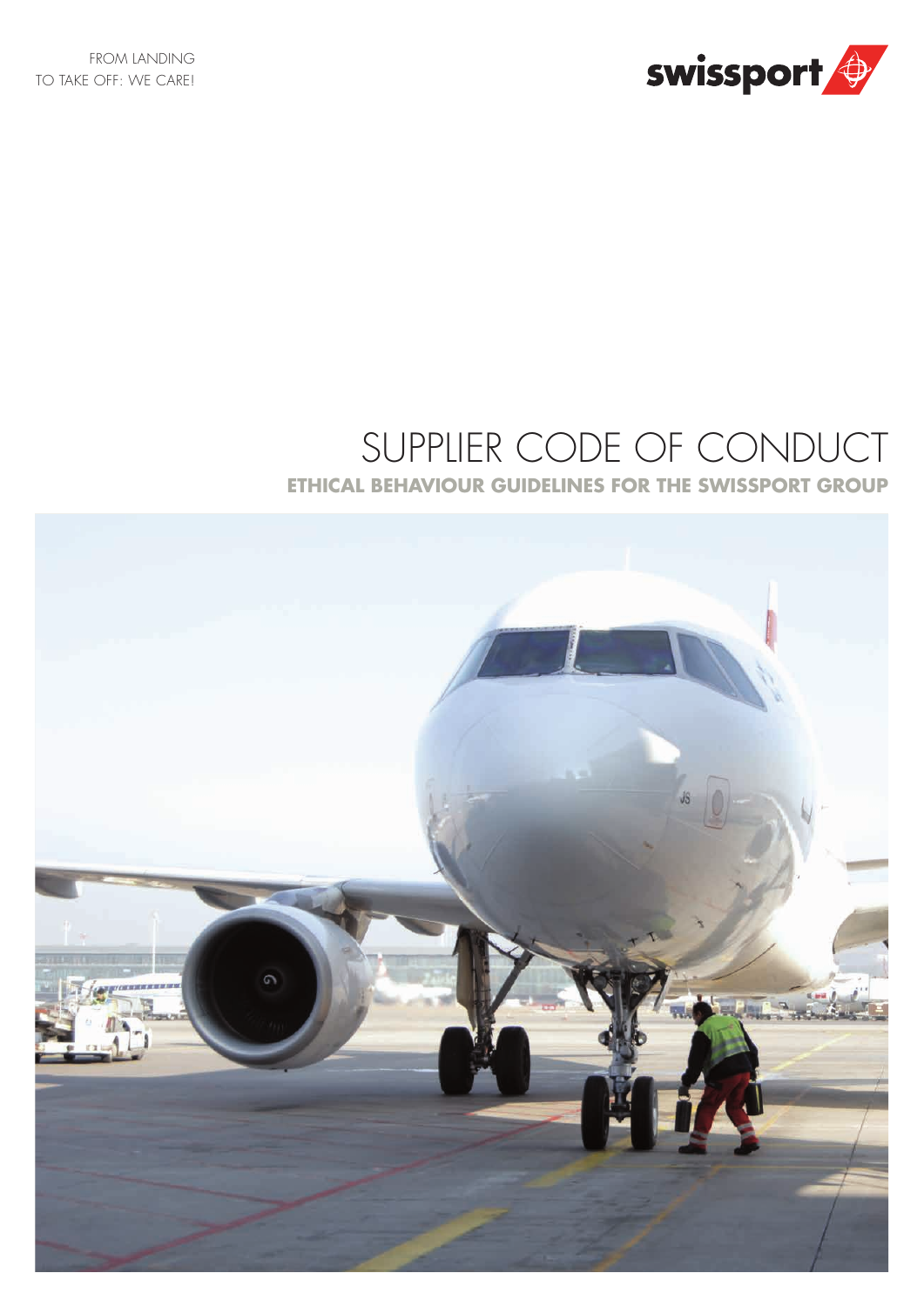## TABLE OF CONTENTS

| <b>Introduction</b>                        |   |
|--------------------------------------------|---|
| <b>Our Commitment to Suppliers</b>         |   |
| <b>Our Expectations of Suppliers</b>       |   |
| Avoidance of Child Labour                  |   |
| Bribery and Corruption                     |   |
| <b>Environmental Management</b>            |   |
| Freedom of Association and Non-retaliation |   |
| Freely Chosen Employment                   | 5 |
| Health and Safety                          |   |
| Human Rights                               | 5 |
| Non-discrimination                         | 5 |
| <b>Working Hours</b>                       |   |
| <b>Living the Swissport Values</b>         | a |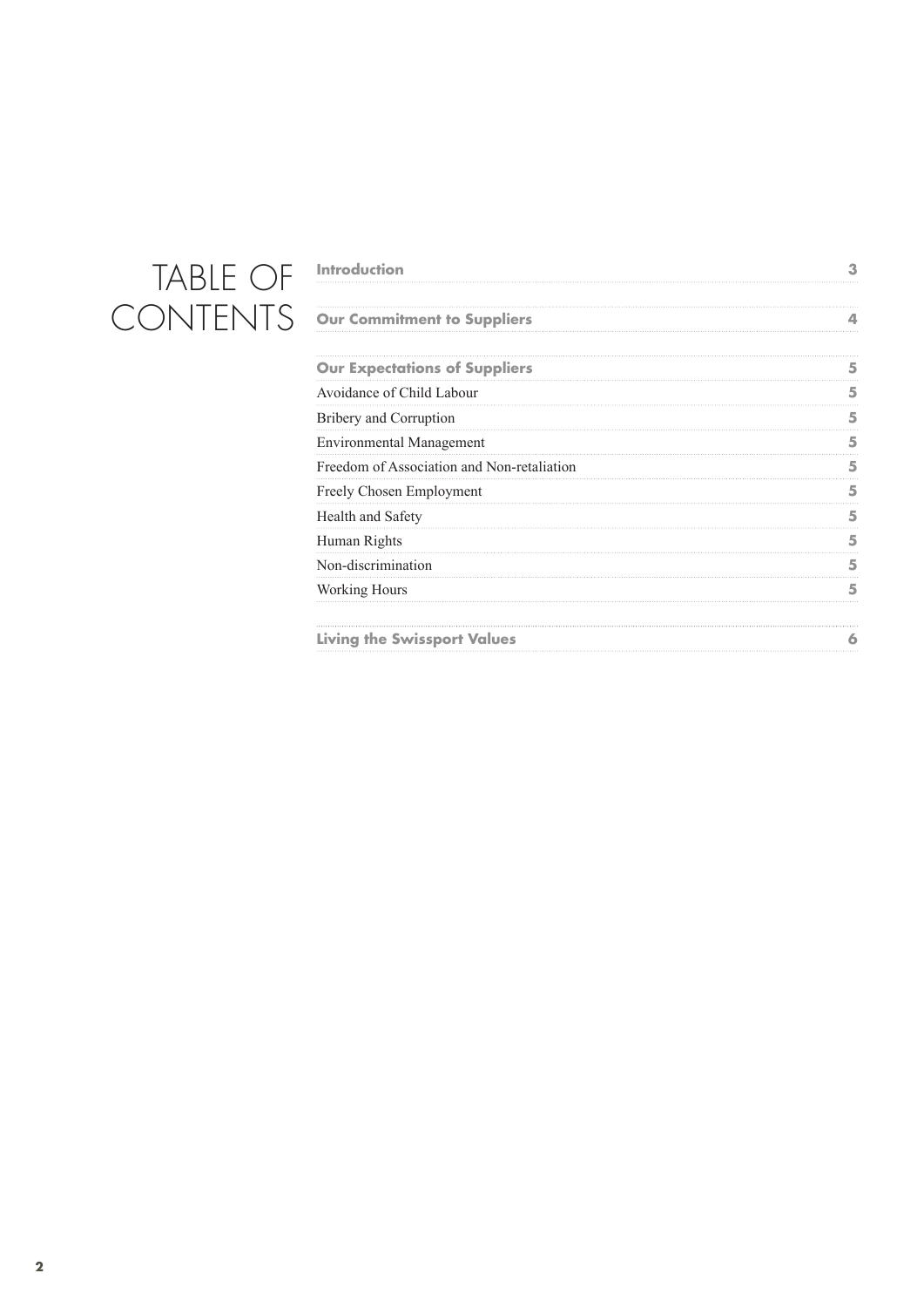

Swissport International Ltd. and its subsidiaries (collectively "Swissport") have a commitment to high ethical standards. We have set the bar high for all our activities to support our aim of strengthening our number one position in a sustainable manner.

Swissport understands this to mean leading by example, and driving an ethical business culture in our industry.

As we continue to grow and expand our services, we will face ethical challenges – and so do our stakeholders. Our core values "People, Professionalism and Partnership" and our Code of Conduct provides a consistent guideline for how we work with our clients, with each other, with our communities, and with our business partners.

By the same token, we expect our Suppliers<sup>1</sup> to adhere to the same ethical principles in their business standards. We care for our brand and for our reputation, and we believe that our success is determined by the way we treat our employees, our Suppliers and all of Swissport's stakeholders.

We care for our employees, communities and our customers. Our goal is to drive excellence in all our business practices, including our Supply Management.

Swissport requires that Suppliers comply with all applicable laws, regulations and standards within the geographies in which they operate.

<sup>1</sup> "Supplier" means any firm or individual that provides a product or service to Swissport.



### INTRODUCTION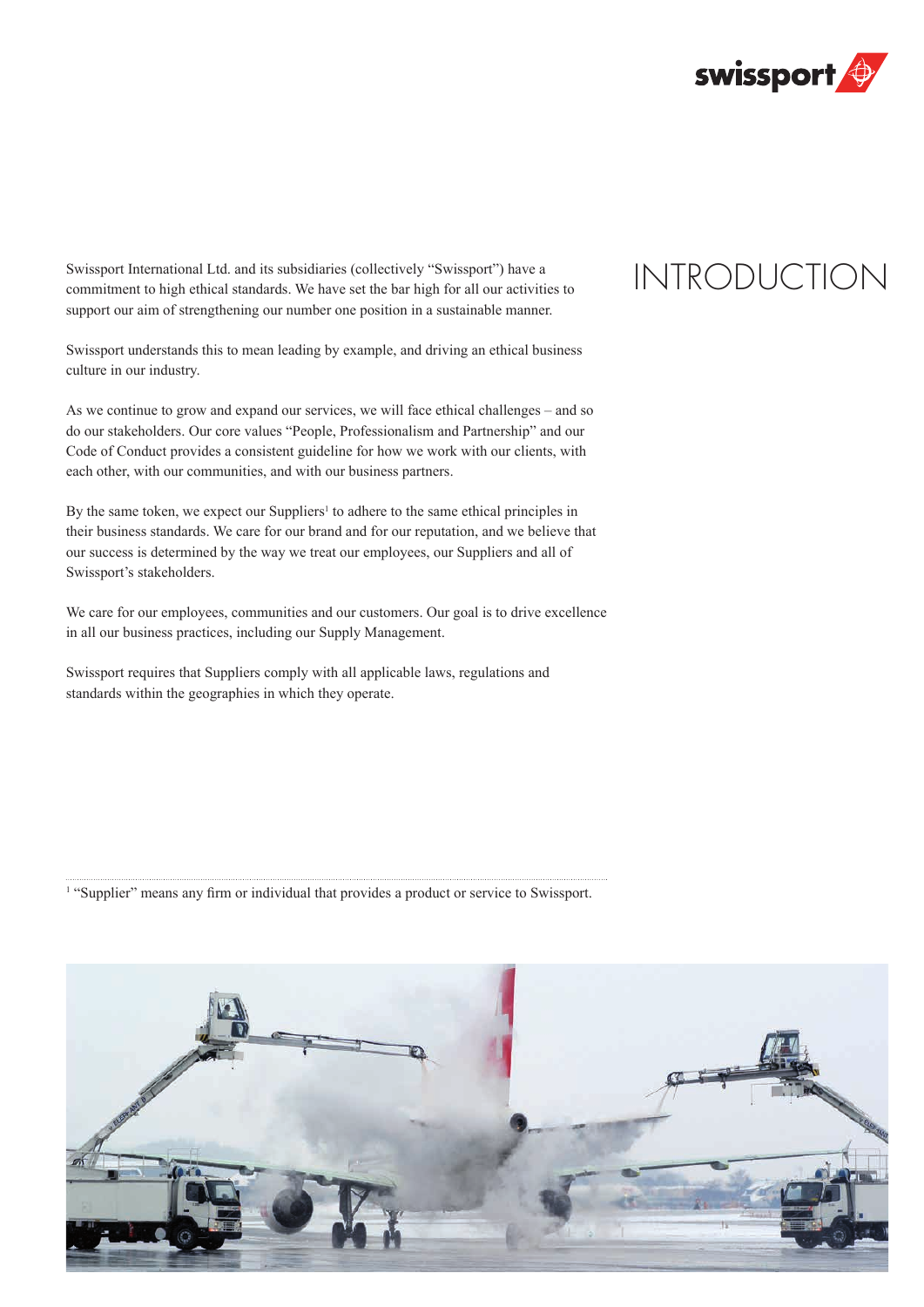### OUR COMMITMENT TO SUPPLIERS

Swissport strives to engage in long-term relationships with Suppliers that comply with our Code of Conduct, and to promote their own responsible Supply Management.

Swissport has established processes and methodologies to let Suppliers compete in a fair and transparent environment. All Suppliers that have the potential to deliver high value to any Swissport business activity, and which show high commitment, will in principle qualify to be invited to Swissport's Requests for Proposals<sup>2</sup>.

<sup>2</sup> Such a statement shall not be interpreted as Swissport's commitment to include any and all Suppliers to its RFP.

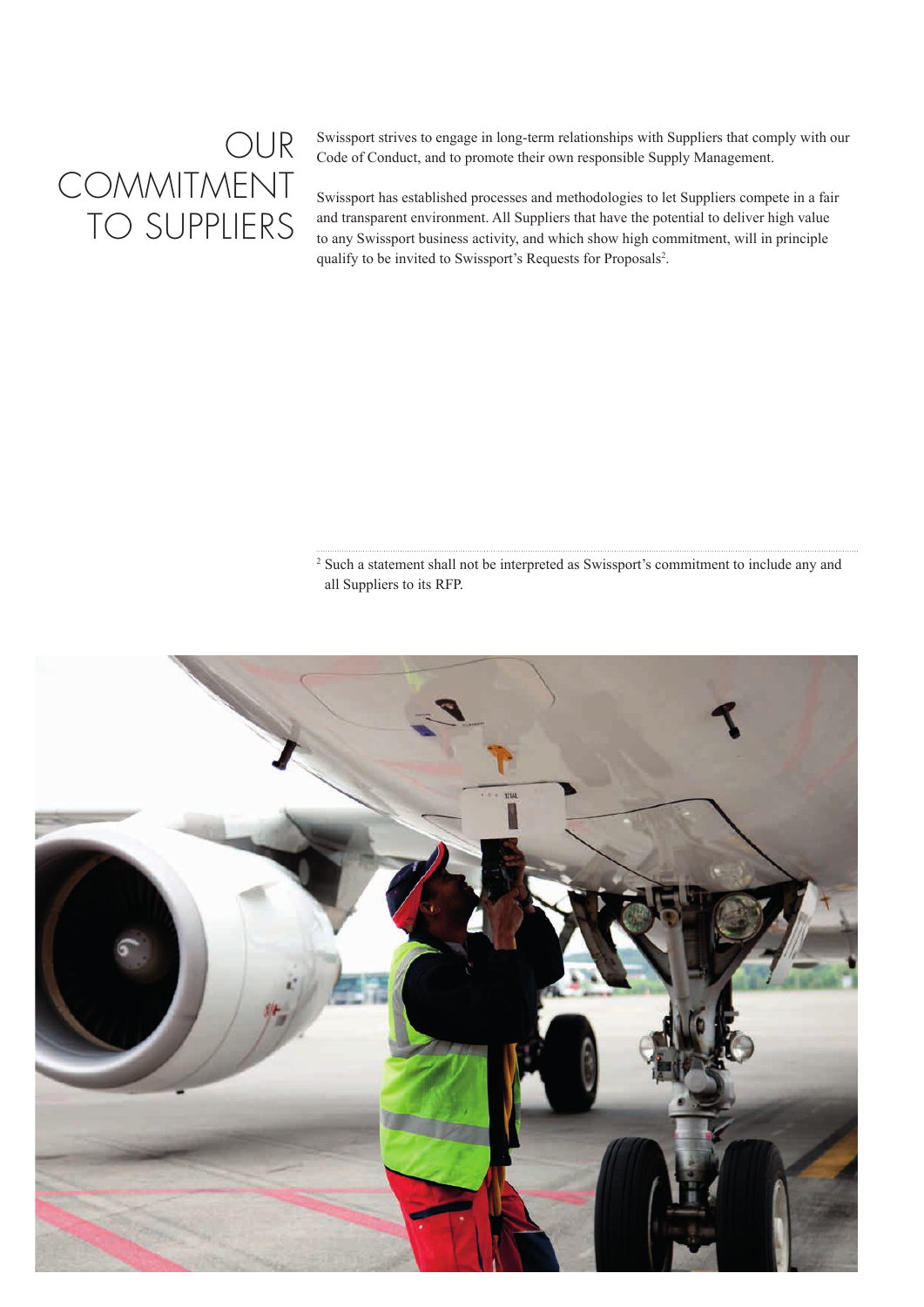

### **Avoidance of Child Labour**

Suppliers shall not employ persons who are still subject to mandatory education in their country, and more generally below 15 years of age (or 14, where the national law permits). Furthermore, Suppliers shall not employ persons below the age of 18 for physically heavy or hazardous work.

#### **Bribery and Corruption**

Suppliers shall require all their employees to refrain from any bribery or corrupt behaviour. In particular, Suppliers shall not offer, promise or accept any pecuniary or other advantage for the purpose of receiving a business advantage.

#### **Environmental Management**

Swissport recognises that the environment must be preserved, and we therefore encourage Suppliers to promote environmentally friendly product development and service delivery.

#### **Freedom of Association and Non-retaliation**

Suppliers' employees shall, in accordance with local legislation, have the right to associate and join trade unions. Suppliers' employees' representatives shall not be discriminated and shall not be subject to retaliation.

#### **Freely Chosen Employment**

Suppliers shall guarantee that all their employees are employed of their own free will. No employee should be forced to work beyond maximum working hours, be debt bonded, subject to threat, human trafficking, servitude or involuntary prison labour.

#### **Health and Safety**

Suppliers shall provide a safe and hygienic working environment that minimises health and safety risks. Suppliers shall also take measures for accident prevention for all personnel, especially making sure that all employees are aware of local health and safety laws, as well as of any specific hazards.

#### **Human Rights**

Suppliers shall support the protection of human rights around the world, and in their practices, make sure that they are not complicit in human rights abuses, and respect the United Nations Universal Declaration of Human Rights and the International Labour Organisation (ILO) Core Conventions.

#### **Non-discrimination**

Suppliers shall not discriminate any employee or job applicant on the basis of gender, religion, race or any other category protected by law.

### **Working Hours**

Suppliers shall uphold fair working conditions, and ensure that all their employees are paid in compliance with local legal requirements, at a minimum at the local industry rate or minimum wage stipulated by the country legislation, whichever is higher. In addition, Suppliers shall provide all their employees with the benefits of the social security schemes according to national standards and shall ensure that the maximum working hours comply with national laws.

### OUR EXPECTATIONS OF SUPPLIERS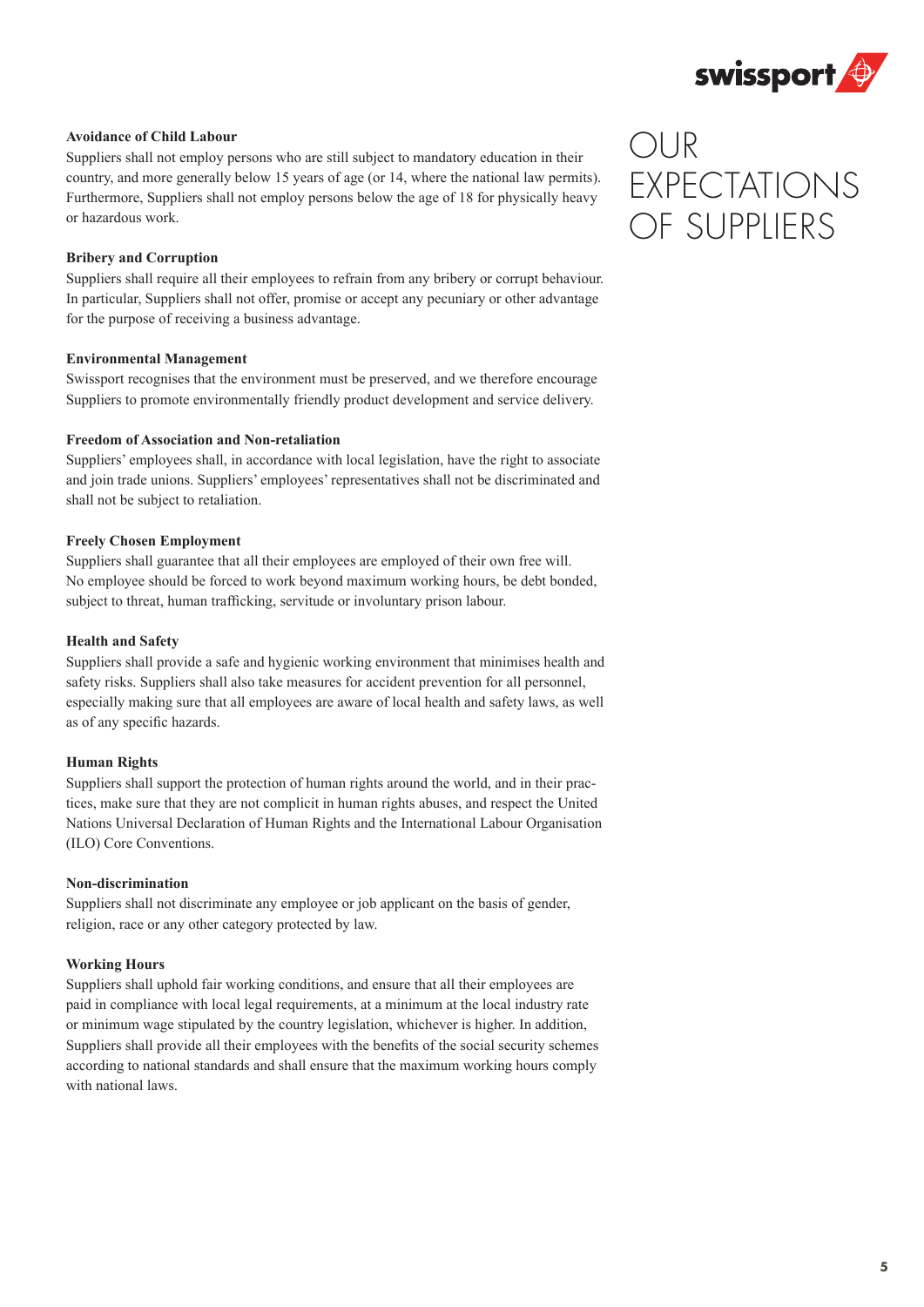### LIVING THE SWISSPORT VALUES

Swissport is a people-focused organization – without our people, we simply cannot meet our goals and achieve our vision. As such, we focus on the principles of sustainability and compliance, living by the "Three P's":

**People:** We show respect towards our people and their values; we do not compromise on safety, and we work with enthusiasm and enjoyment.

**Professionalism:** We are pioneers; working constantly on achieving sustainable results, we creatively explore new options and improved solutions.

Partnership: Continually striving to exceed the expectations of our clients and our commitments, we deliver excellent service; in any place, at any time.

We expect our Suppliers to be aware of our Values, and promote them in their business dealings with Swissport.

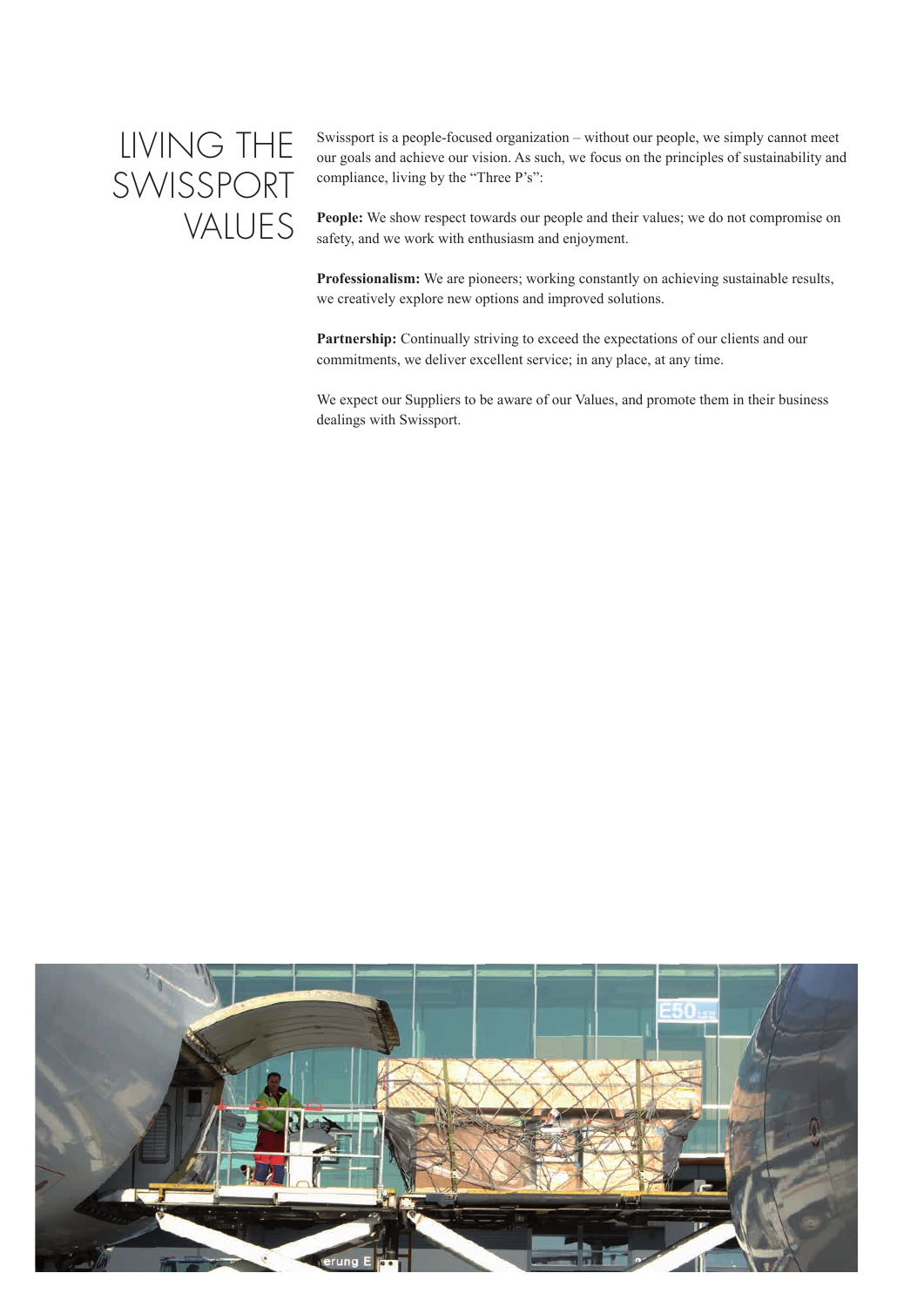